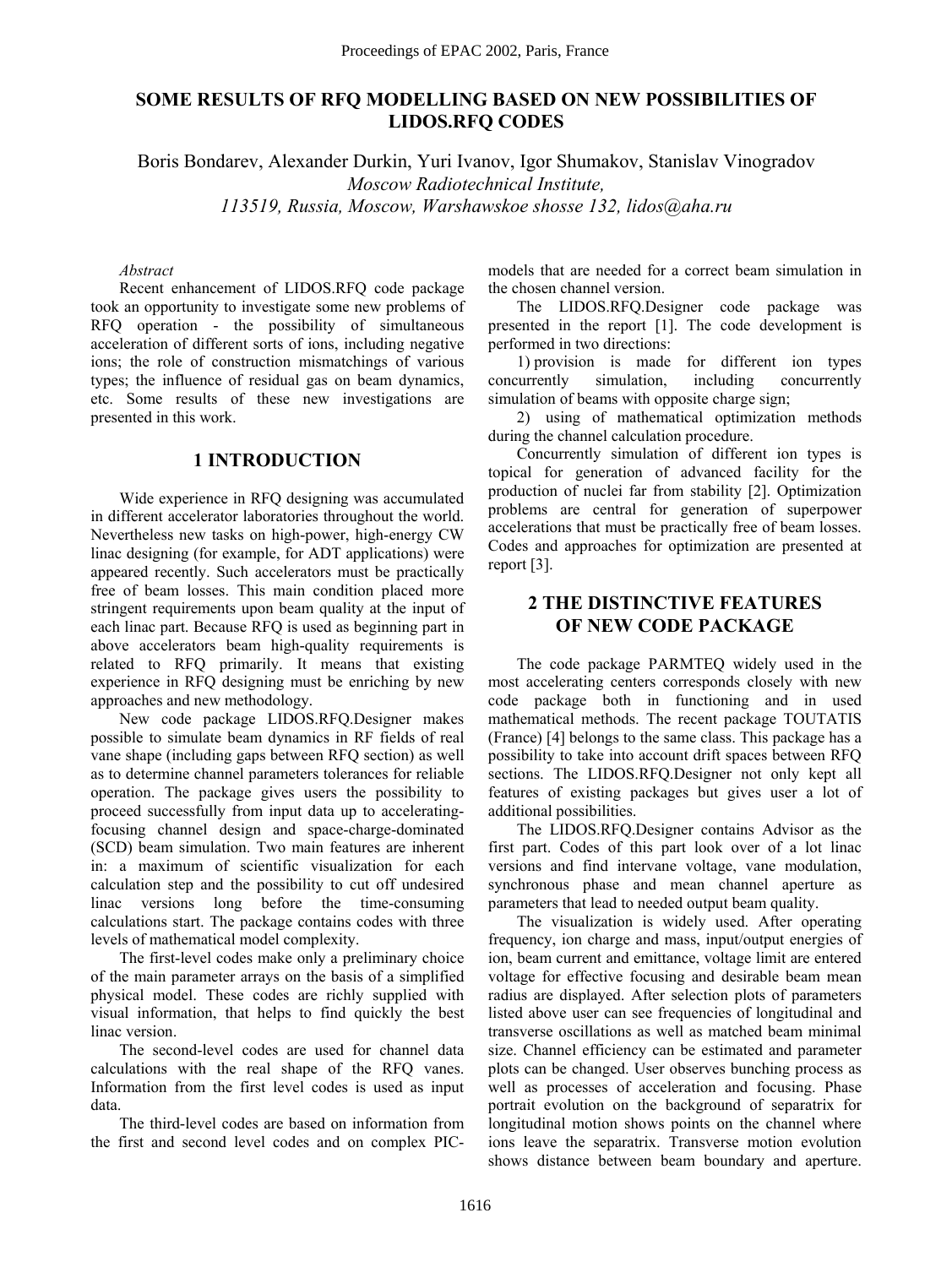Lost ion number and non-accelerated ion number are displayed also. The obtained information is enough for selection the better channel version.

Output PARMTEQ file can be entered into LIDOS.RFQ.Designer as input parameter table. It is convenient for users who have RFQ versions calculated by PARMTEQ.

Codes from Advisor are based on simple models that take into account only main components of external and beam proper fields. It is possible to use optimization methods in the frame of these models. It is possible also to choose automatically channel parameter slots if optimization criteria (for example, minimal channel length with maximal beam transmission) are selected. The main approaches for optimization are contained in [5].

# **3 STATISTICAL CALCULATIONS FOR TOLERANCE CHOICE**

Minimization of beam losses in CW RFQ linac places more stringent requirements upon beam perturbations. Instrumental errors in vane manufacturing, installation and adjustment are sources of such perturbations. Even with very small tolerances for cell parameter deviations the potential of such perturbations is high enough for beam transmission reduction and beam quality degradation. A reason enough to such statement is provided by the fact that particle trajectories even for "ideal" (without perturbations) RFQ channel are spaced in the immediate vicinity of vane surfaces.

 Due to random characters for cell parameter deviations user has only a probability for beam size to reach a given value. It means that only statistical analysis can be used for the investigations. It requires repeated calculations for random realizations of channel with different cell parameter deviations.

### **4 POSSIBLE TYPES OF PERTURBATIONS**

Random errors independently arising in each cell are the most danger. In this case there is a possibility of unfavorable realization with each next cell amplifying disturbances of all previous ones.

Let's consider possible types of random perturbations and its influence on initial beam parameters, as well as possibility of analytical and numerical investigations of different factors.

### *4.1. Electrode Modulation Deviation*

*Main effect* – changes in accelerating field amplitude. It leads to coherent longitudinal oscillations and longitudinal repulsion.

 $Result - longitudinal phase volume increase at the$ output of accelerator.

*Weak effect* – changes in focusing field and transverse effective emittance increase produced by these changes.

*Investigation method* – statistical simulation.

#### *4.2. Aperture Radius Deviation*

*Main effect*  $-$  changes in focusing field gradient, deviation of accelerator axis from ideal line (axis may be presented as polygonal line), quadruple symmetry violation.

 $Result$  – transverse beam mismatching, coherent beam oscillations around real accelerator axis and transverse phase volume growth.

*Weak effect* – appearance of new random nonlinear field harmonics, changes in accelerating field.

*Method of investigation* – analytical estimations and statistical simulation.

Analytical theory for transverse size statistic estimation as well as for emittance growth by the action of random perturbations was generated early [5,6]. The same methods regarding to RFQ channel are given below.

# *4.3. Random Deviation of Focusing Field Gradient.*

Let us consider that errors of focusing field gradient are caused by random deviations of cell aperture radius. In this case probability distribution function has a form

$$
P(\Theta_T) = 1-\exp(-(ln \Theta_T)^2/(2N\Delta^2)
$$

Where  $P(\Theta_T)$  is a probability of effective emittance growth no more then  $\Theta_T$  times.

It follows, that the effective emittance growth coefficient will not be exceed the *a* limit with the probability *p*, if tolerances are defined by the equation

$$
N\Delta^2 = -\frac{(\ln a)^2}{2\ln(1-p)}
$$

The next relation can be used for practical estimates

$$
\Delta = \frac{eU \lambda}{8W_0 \gamma E} \frac{x_{\text{max}}^2 + x_{\text{min}}^2}{2R_0^2} \delta
$$

where  $W_0$  is ion rest energy, E is beam emittance,  $x_{max}$  and *xmin* are maximal and minimal values of matched beam envelope, *U* is intervane voltage,  $\lambda$  is wave length of RF field,  $\delta$  is unitless error for focusing field gradient.

For example, linac with operating frequency 352 MHz, voltage 100 kV, emittance 0.15  $\pi$ ⋅cm⋅mrad and mean aperture filling 0.7 has

$$
3.8 N \partial^{2} = - \frac{(\ln a)^{2}}{2 \ln (1-p)}
$$

If channel contains 500 cells,  $p = 0.95$  and  $a = 1.2$ then needed tolerance is  $\delta = 0.4\%$ . If a = 1.1 then it is 0.28%.